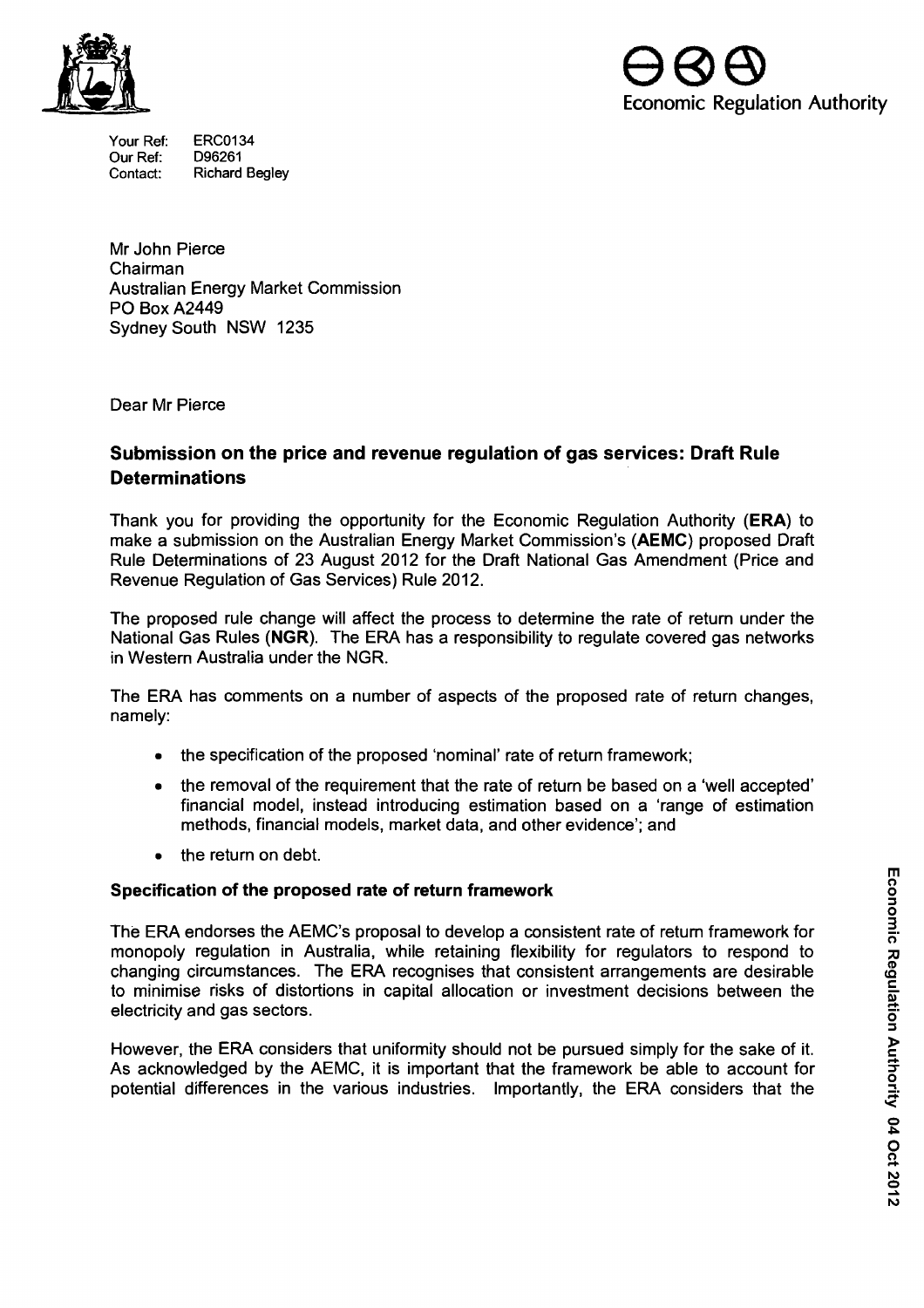framework should also allow regulators the ability to adopt a rate of return approach which best reflects the efficiency objectives of the National Gas Objective ( $NGO$ ).<sup>1</sup>

The AEMC noted in this context: $2$ 

...there is a need to bring the focus of the rate of return in the rules back to the NEO, the NGO and the RPR. The Commission's proposed rate return framework therefore has an overall objective for the allowed rate of return. In order to meet the NEO and the NGO, this objective reflects the need for the rate of return to correspond to the efficient financing costs of a benchmark efficient entity with similar circumstances and degree of risk as that which applies to the service provider whose rate of return is being determined.

With this in mind, the ERA is pleased that the AEMC has sought to retain, within the rate of return framework, the flexibility that is inherent in the existing NGR.

The ERA has two issues with regards to the proposed NGR mle changes.

The first issue relates to the prescription of a *nominal* post-tax basis for the rate of retum.

In its submission on the AEMC's Consultation Paper, the ERA noted that the use of the pretax framework over-compensated service providers for their tax liabilities, and that it considered that a nominal post-tax framework could address this concern. The ERA was therefore supportive of the AEMC's consideration of this issue.

For its recent final decision in relation to Westem Power's third access arrangement for the South West Interconnected Network, the ERA adopted a 'hybrid' real post-tax revenue model, which calculated tax in nominal terms within an othenwise real revenue model. In choosing to adopt the hybrid post-tax revenue model, the ERA noted: $3$ 

> There is no clear precedent to guide the choice between a real or nominal post tax modelling approach for the overall revenue requirement... There are advantages and disadvantages associated with each approach, and the issues are complex. The key issues include:

- the alignment or otherwise of the treatment of depreciation in the regulatory accounts and the tax accounts; and
- the best approach to smoothing the change in the real revenue over time.

The NGO states 'The objective of this Law is to promote efficient investment in, and efficient operation and use of, natural gas services for the long term interests of consumers of natural °\_ gas with respect to price, quality, safety, reliability and security of supply of natural gas'. <

<sup>&</sup>lt;sup>2</sup> Australian Energy Market Commission 2012, Draft Rule Determinations: Draft National Electricity Amendment Rule 2012 and Draft National Gas Amendment Rule 2012, ^ www.aemc.gov.au, p. 46.

<sup>3</sup> Economic Regulation Authority 2012, Final Decision on Proposed Revisions to the Access Arrangement for the Western Power Network, www.erawa.com.au. p. 308.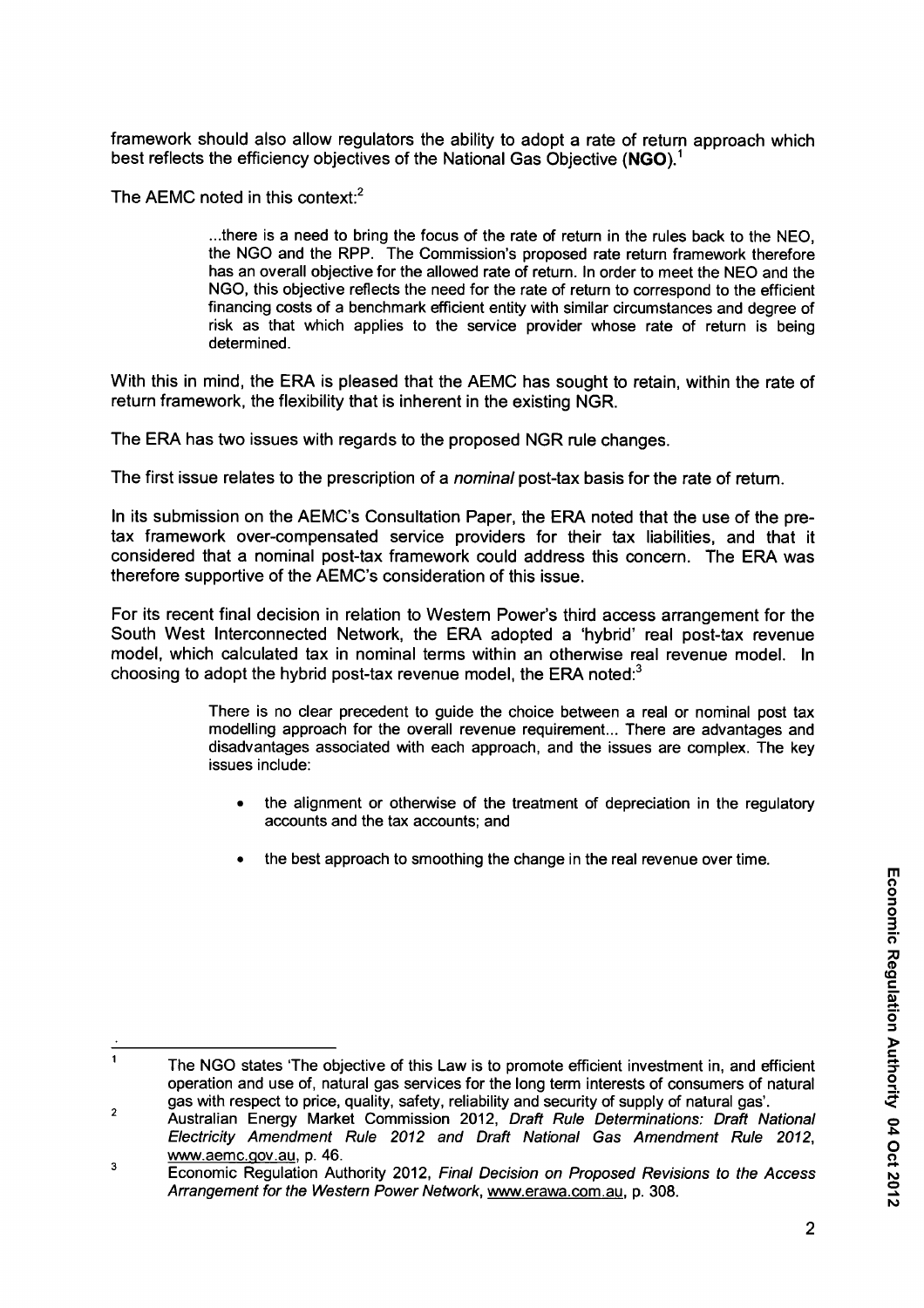The ERA notes that the real approach contrasts with a 'full nominal' post tax revenue model, which estimates all of the building blocks - including depreciation of the RAB and the calculation of the tax liabilities  $-$  in nominal terms. The full nominal approach has the following characteristics:

- the depreciation of the regulatory asset base (RAB) occurs earlier than if depreciation were to occur in real terms;
- this translates to higher tariffs eariy, and lower tariffs later;
- leading to higher early profits and dividends for the shareholder; and
- potential problems for the utility later, if retained cash flows are not sufficient to fund replacement of existing assets.<sup>4</sup>

The potential for higher tariffs early also leads to the possibility of tariff shocks in moving from a pre-tax to a post-tax approach. This is a key consideration for the ERA as it has to date adopted a pre-tax modelling approach.

As noted, in its final decision on Western Power's third access arrangement, the ERA applied the hybrid post-tax revenue model. The hybrid model ameliorates many of the problems identified with a full nominal approach, set out above.

The ERA also notes that the AER's 'nominal' post-tax revenue model also ameliorates the problems identified above. It achieves this by adjusting the depreciation of the RAB to remove the component related to annual inflation.

The ERA considers that its 'hybrid' post-tax revenue model is therefore very similar to the nominal post-tax approach utilised by the Australian Economic Regulator (AER). Key similarities include:

- application of the post-tax revenue model assuming a benchmark capital structure with regard to the debt and equity proportions that fund the capital assets;
- o explicit nominal estimation of the tax liabilities of the service provider, including of tax depreciation;
- real return on and of the RAB, which smoothes the revenue path over time compared to a fully nominal approach. $5$
- adjustment for actual inflation, ex post.

In principle therefore, both approaches should deliver similar revenue outcomes. Modelling by the ERA confirms that this is the case.

Where the network is not growing in physical terms, then the service provider may not be able to marshal funds to replace aging assets out of existing cash flows. In this case, there may be a call on the shareholder to inject back equity, which had previously been distributed as dividends. Without recognition of this requirement and prudent management of funds, the network may become rundown. This would detract from achievement of the NGO:-

<sup>&</sup>lt;sup>5</sup> The AER removes inflation on the opening value of the RAB from the forecast nominal value of real depreciation of the RAB. This inflation adjusted depreciation serves to deliver a return ^ on and of the RAB within the model that is equivalent to a real approach.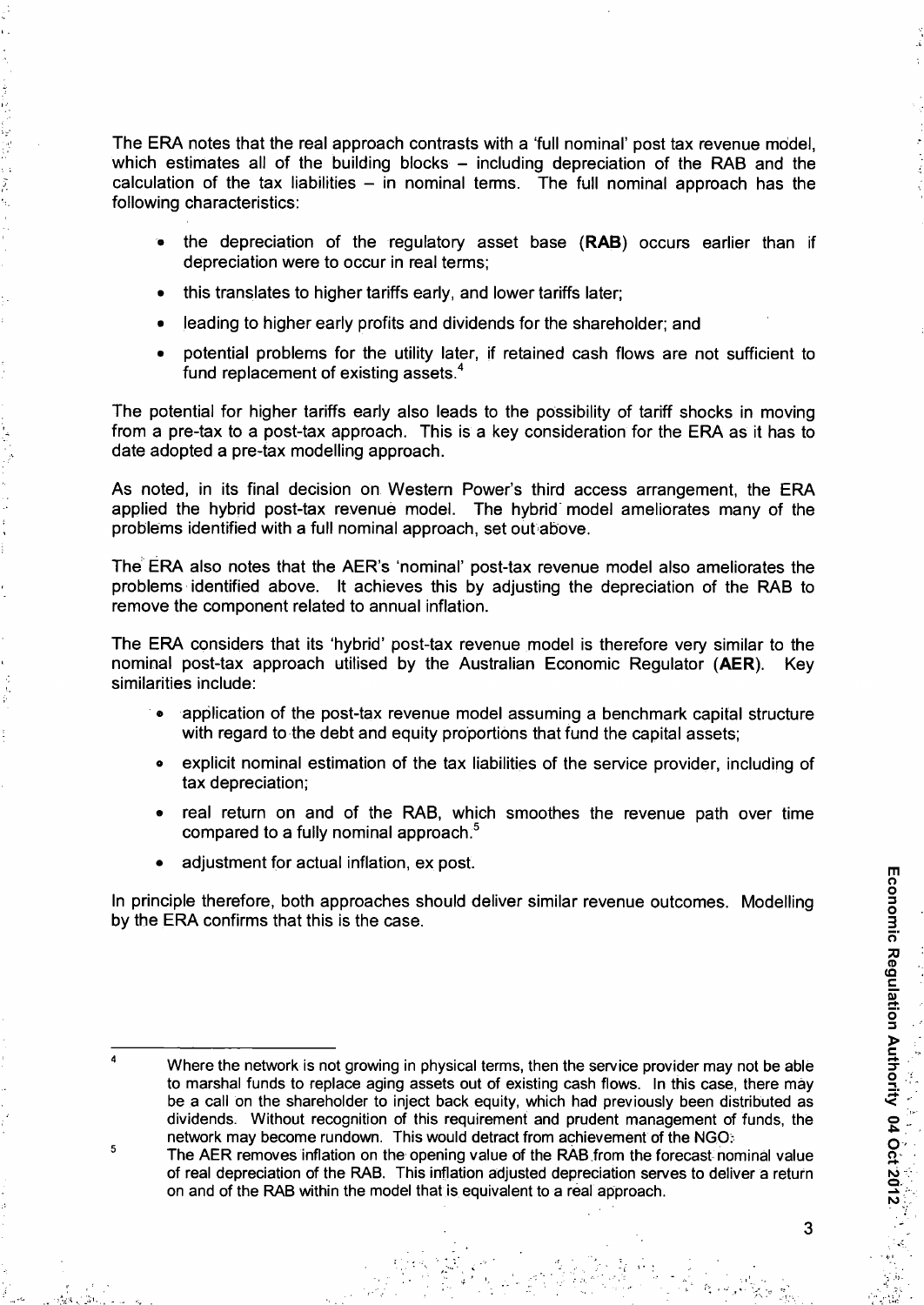However, there are subtle differences. These may be summarised as follows (note the following compares values on a like-for-like nominal basis, so as to ensure the comparison is consistent):

- as noted above, the combined retum on and of the capital in the RAB is identical, such that the revenue requirement is the same in each year for this component;
- however, the return of capital through depreciation in the RAB differs;
	- the retum of capital occurs eariier in the ERA's real approach, as compared to the AER's inflation adjusted depreciation approach;
- in consequence, the return on capital in the RAB also differs;
	- the present value of the return on capital is smaller in the real approach, as compared to the AER's inflation adjusted approach;
	- this smaller retum on capital in the real approach exactly offsets the eariier retum of capital, such that summing the two components leads to the identical return on and of capital between the two approaches;
- the different profiles for retum of capital mean that interest costs, which also impact on the tax calculation, are not identical;
	- the eariier retum of capital in the real approach leads to an eariier reduction in the opening value of the RAB;
	- this in turn leads to an eariier reduction in the debt requirement given the benchmark for 60 per cent debt;
	- this leads to a lower interest cost, and consequently a smaller debt shield for tax purposes, higher earnings before tax, and higher taxes;
	- the present value of the tax liability building block is thus higher in the ERA'S hybrid approach than in the AER's model;
- all other cost building blocks are identical, including for example, the operating expenses allowance.

Illustrative modelling by the ERA, which takes the foregoing tax effect of the debt profile into account, suggests that the ERA'S approach delivers:

- more regulatory revenue over the life of assets, as compared to the AER's approach; 3
- an identical present value of regulatory revenue as the full nominal approach under most circumstances over the life of the assets; $<sup>6</sup>$ </sup>
- revenue that is aligned closely with the service providers 'actual' after tax position.<sup> $7$ </sup>

In conclusion, the ERA considers that there is evidence to suggest that the best form of posttax model remains open to question.

<sup>6</sup> This outcome depends on the treatment of capital contributions.  $\overline{z}$ 

The service provider's 'actual' after tax position recognises that treatment by the Australian Tax Office under the service provider's statutory tax accounts may differ from the regulatory tax treatment, particularly for example, with regard to capital contributions.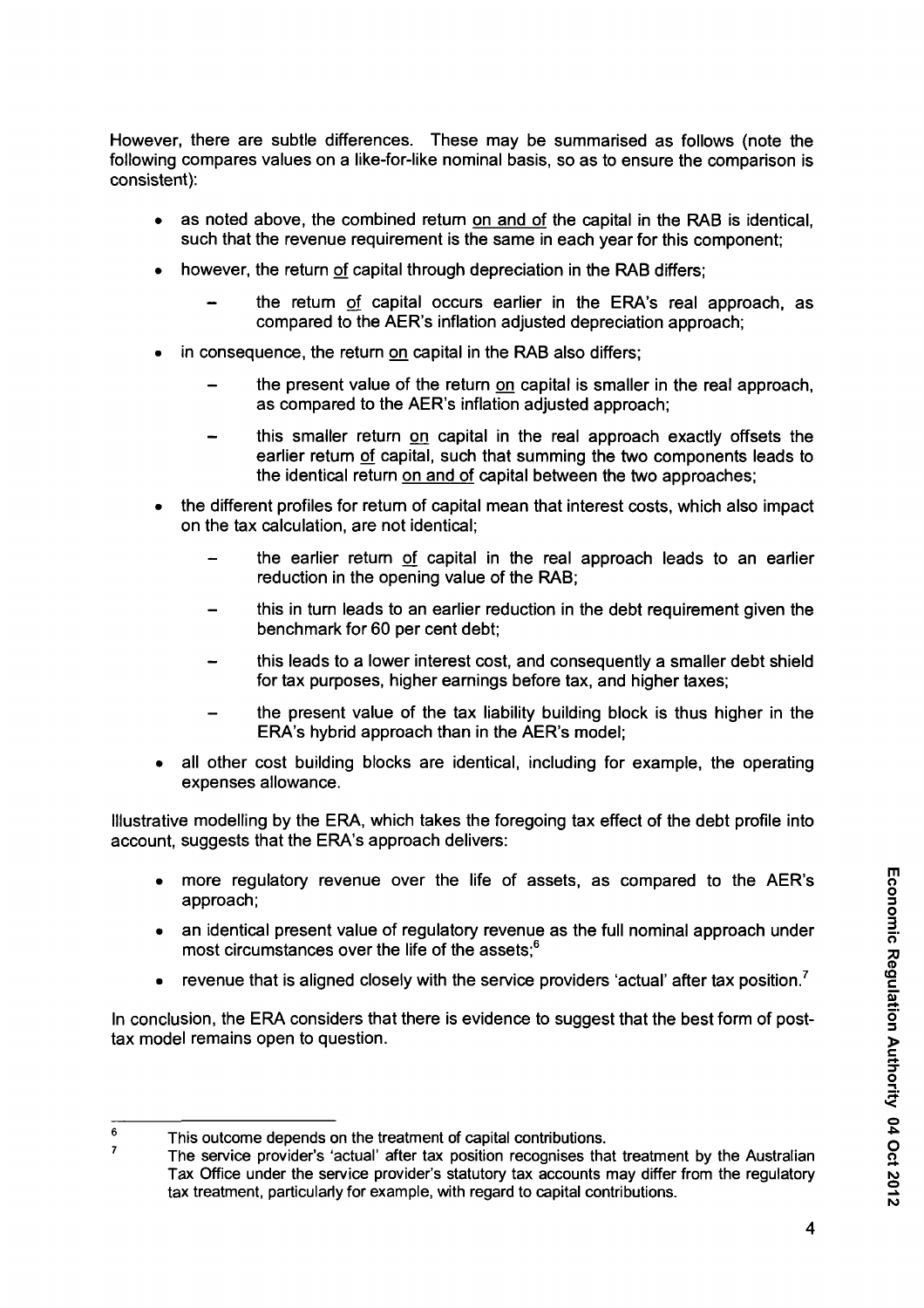For this reason, the ERA considers that it would be a mistake to specify a 'nominal' post-tax rate of return for the NGR. The ERA considers that specification of a 'post-tax rate of return' for the NGR, and for the NER, would be preferable.

## **Financial model for determination of the rate of return**

The second issue of concern with regard to the proposed rule changes relates to the financial model used to determine the rate of retum.

The ERA agrees with the Australian Competition Tribunal ( $ACT$ ) when it stated that:<sup>8</sup>

The measure of prevailing conditions in the market for funds, and of the risks involved in providing reference services - without prescribing finally how that is done - would be fraught and vulnerable to an evolutionary and possibly idiosyncratic series of regulatory decisions. It would provide less certainty. It would expose the process of selection of rate of return on capital to the risk of prolonged debate about the relevant factor, their empirical measurement and their weightings.

On this basis, ERA further agrees with the ACT that the current specification within the NGR at rule  $87(2)$  – for the use of a 'well accepted' financial model – gives guidance as to how the rate of return is to be determined. $<sup>9</sup>$  The ERA considers that this rule is extremely important.</sup> The ERA considers that its removal would likely lead to a 'fraught' and 'prolonged debate' through a process of appeal to the ACT.

This is not to say that the ERA does not consider financial models other than the Sharpe Lintner Capital Asset Pricing Model when it determines the rate of return. The Authority's most recent decision on the Dampier to Bunbury Natural Gas Pipeline provides a case in point. There was extensive consideration of alternative models in that decision.<sup>10</sup>

The ERA considers that the ability to refer to guidance – such as that in  $87(2)(b)$  – makes the process of decision making more workable. In particular, it allows for the regulator to inform its decision with reference to the current acceptability or othenwise of competing rate of return approaches within the broad public domain, including within academic and regulatory circles. It also provides for the regulator to add its own supporting judgment as to the acceptability of the various approaches, particulariy as to how well these meet the regulatory objectives.

In this context, the ERA is concerned that the AEMC's proposed rule 87 could be interpreted by service providers to allow for weighting to be given to all models and data from the ^ 'range', no matter how extreme or obscure, particulariy where the models and data are seen ° to enhance the prospects for receiving an increased rate of return. The publication of guidelines is unlikely to diminish this effect.

The ERA considers that the specification of a 'well accepted' approach in the current rule 87 is therefore very important, as it does serve to discount models that are generally less well

<sup>8</sup> Australian Competition Tribunal 2012, Application by WA Gas Networks Pty Ltd (No 3) [2012]  $ACompT$  12, para. 68;

<sup>9</sup> National Gas Rules, Division 4, Rule 87(2)(b) states that ' ..a well accepted approach that incorporates the cost of equity and debt, such as the Weighted Average Cost of Capital, is to < **be used; and a well accepted financial model, such as the Capital Asset Pricing Model, is to o**  be used'.

<sup>10</sup>  Economic Regulation Authority 2011, Final Decision on Proposed Revisions to the Access o Arrangement for the Dampier to Bunbury Natural Gas Pipeline, www.erawa.com.au, pp.43 to **184. 2**